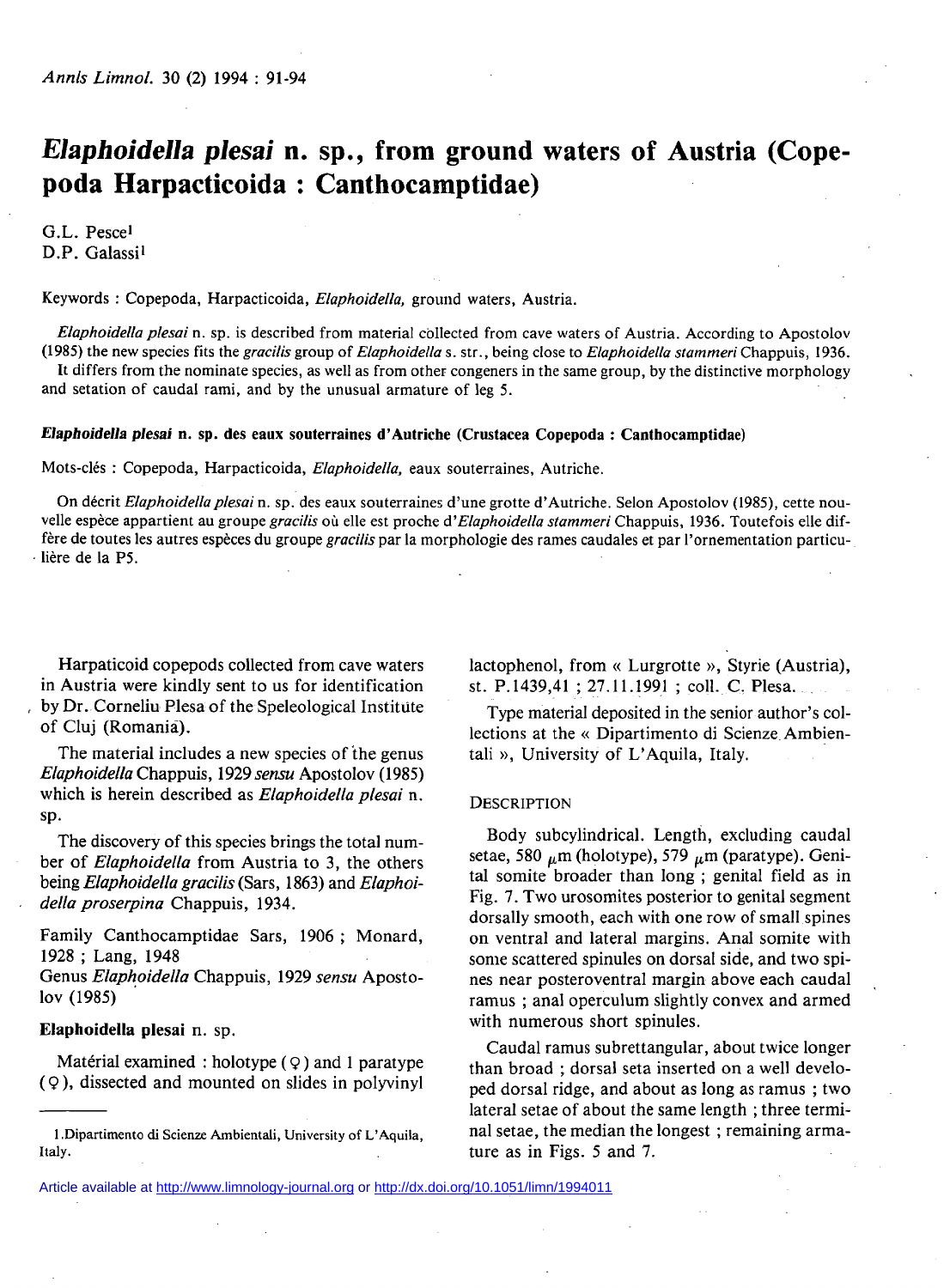

**Fig. 1-9.** *Elaphoidella plesai* **n. sp. 1-6, 8-9 (holotype) ; 7 (paratype). 1. Antenna ; 2. Antennule ; 3. P5 ; 4. Maxilliped ; 5. Abdomen and caudal rami (dorsal view) ; 6. Maxillula ; 7. Abdomen and caudal rami (ventral view) ; 8. Maxilla ; 9. Mandible.** 

**Fig. 1-9.** *Elaphoidella plesai* **n.sp. 1-6, 8-9 (holotype) ; 7 (paratype). 1. Antenne ; 2. Antennule ; 3. P5 ; 4. Maxillipède ; 5. Segments abdominaux et branches furcales (vue dorsale) ; 6. Maxille ; 7. Segments abdominaux et branches furcales (vue ventrale) ; 8. Maxilla ; 9. Mandibule.**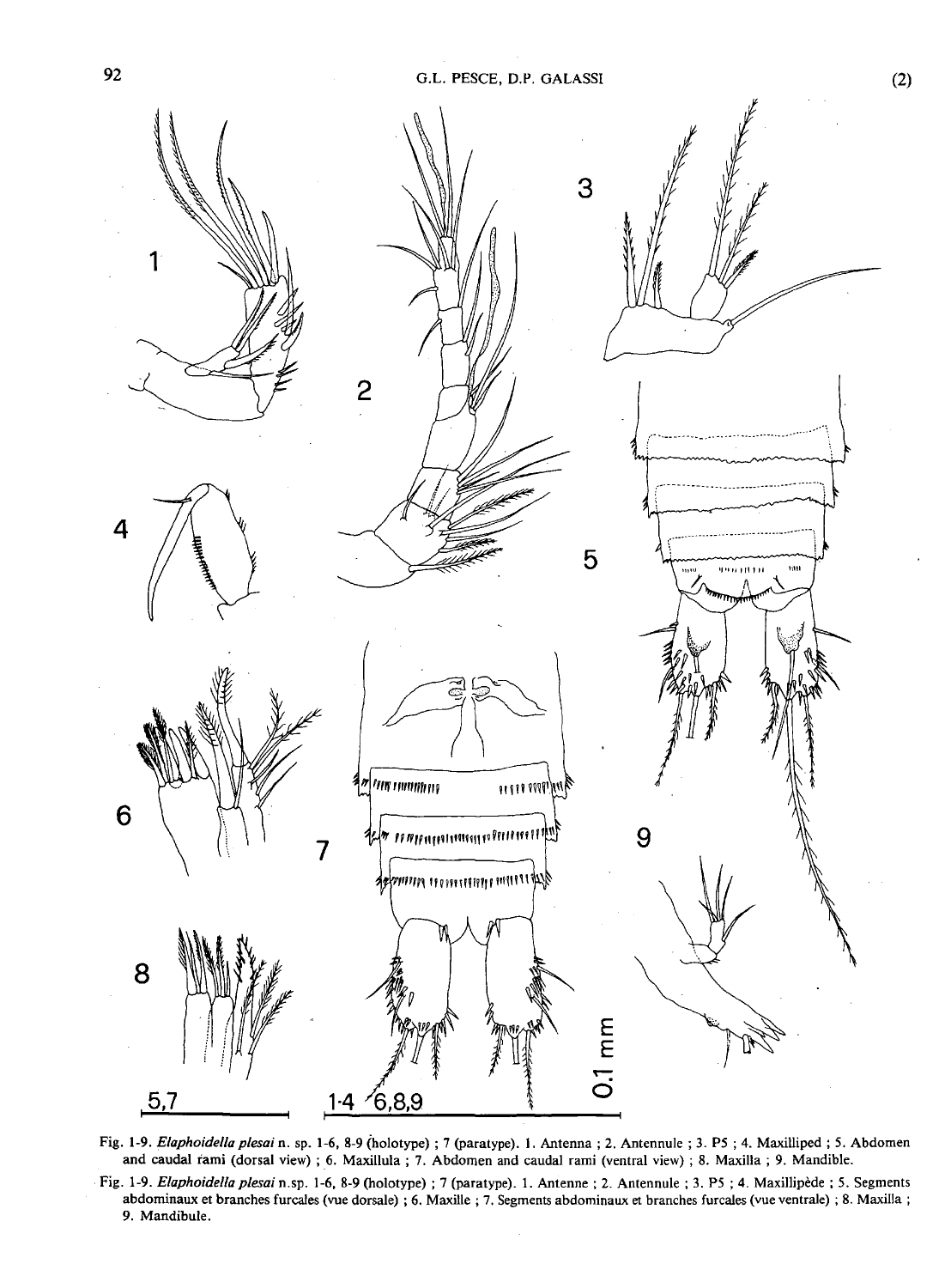## (3) *ELAPHOIDELLA PLESAI* **N. SP., FROM GROUND WATERS OF AUSTRIA** 93



**Fig. 10-13.** *Elaphoidella plesai* **n. sp. (holotype). 10. PI ; 11. P3 ; 12. P2 ; 13. P4. Fig. 10-13.** *Elaphoidella plesai* **n. sp. (holotype). 10. PI ; 11. P3 ; 12. P2 ; 13. P4.** 

Antennule of 8 articles ; article 4 with long esthetasc overreaching the end of antennule, article 8 with shorter and slender esthetasc ; remaining setation as in Fig. 2. Antenna biarticulate ; exopodite uniarticulate, with four setae ; remaining setation as in Fig. 1. Mandible with biarticulate palp bearing four apical and one subapical setae. Maxillula and maxilla as in Figs. 6, 8. Maxilliped prehensile ; basis without seta ; endopodite with comb of spinules on anterior and posterior surface.

Legs 1-4 with triarticulate exopodite ; endopodite of leg 1, triarticulate; endopodite of legs 2-4, biarticulate. Formula of major armature as follows :

| ٠                | exp. |     |       | enp. |      |       |
|------------------|------|-----|-------|------|------|-------|
|                  |      | 2   |       |      | 2    |       |
| leg <sub>1</sub> | 0.1  | 1.1 | 0.2.2 | 1.0  | 1.0  | 1.1.1 |
| leg <sub>2</sub> | 0.1  | 1.1 | 1.2.2 |      | 1.0. | 2.2.1 |
| leg <sub>3</sub> | 0.1  | 1.1 | 2.2.2 |      | 1.0  | 3.2.1 |
| leg 4            | 0.1  | 1.1 | 2.2.2 |      | 0.0  | 2.2.0 |
|                  |      |     |       |      |      |       |

Couplers of all legs without ornament. Spines and setae morphology as in Figs. 10-13.

Leg 5, medial expansion of basoendopodite reaching less 1/2 length of exopodite ; basoendopodite with 3 setae, the outer very short, the mediane the longest, innermost about 1/2 length of the medial one ; exopodite with 3 setae, outermost the shortest.

No variation was observed between holotype and paratype.

Male unknown.

## **AFFINITIES**

On account of setation of the endopodite of legs 2-4, and the morphology and number of setae of leg 5, *Elaphoidella plesai* n. sp. belongs to the III species groups of *Elaphoidella* by Lang (1948), as well as it fits the *gracilis* group of species as defined by Apostolov (1985).